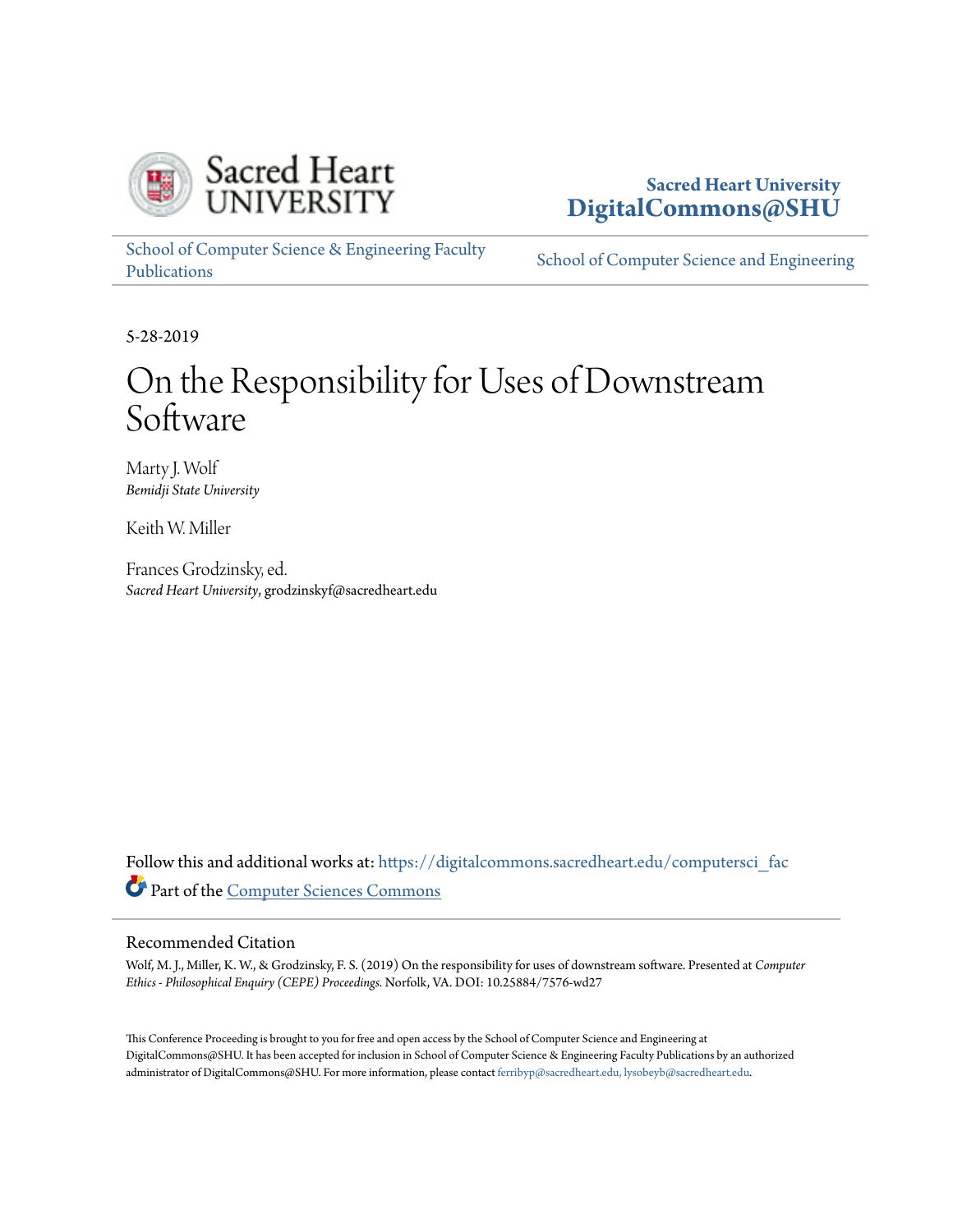# **On the Responsibility for Uses of Downstream Software**

Marty J. Wolf Bemidji State University

Keith W. Miller University of Missouri—St. Louis

Frances S. Grodzinsky Sacred Heart University

# **Abstract**

In this paper we explore an issue that is different from whether developers are responsible for the direct impact of the software they write. We examine, instead, in what ways, and to what degree, developers are responsible for the way their software is used "downstream." We review some key scholarship analyzing responsibility in computing ethics, including some recent work by Floridi. We use an adaptation of a mechanism developed by Floridi to argue that there are features of software that can be used as guides to better distinguish situations where a software developer might share in responsibility for the software's downstream use from those in which the software developer likely does not share in that responsibility. We identify five such features and argue how they are useful in the model of responsibility that we develop. The features are: closeness to the hardware, risk, sensitivity of data, degree of control over or knowledge of the future population of users, and the nature of the software (general vs. special purpose).

*Keywords: ethical responsibility, risk, software ethics, software engineering professionalism, downstream responsibility, computing ethics*

Journal articles, news stories, and editorials routinely fault software developers for actions carried out by people who use the developed software unethically. For example, Facebook (FB) was taken to task when Cambridge Analytica (CA) misused the FB application programmer interface (API) (Lagone, 2018). Microsoft was blamed when Twitter users trained the AI Twitter bot Tay to make racist and anti-semitic tweets (Larson 2016; Seitz 2016; Victor 2016; Wolf et al. 2017). Sometimes, the use that is objected to is anticipated, rather than have happened. For example, a group of Amazon employees objected to the sale of Amazon's face recognition software to law enforcement because the employees worried about the militarization of police and about the negative privacy implications for individuals (Conger, 2018).

Each of these cases is slightly different. Facebook's individual software developers are insulated behind a corporate decision. Deciding on how to assign responsibility to them for the harm caused by CA would require close examination of the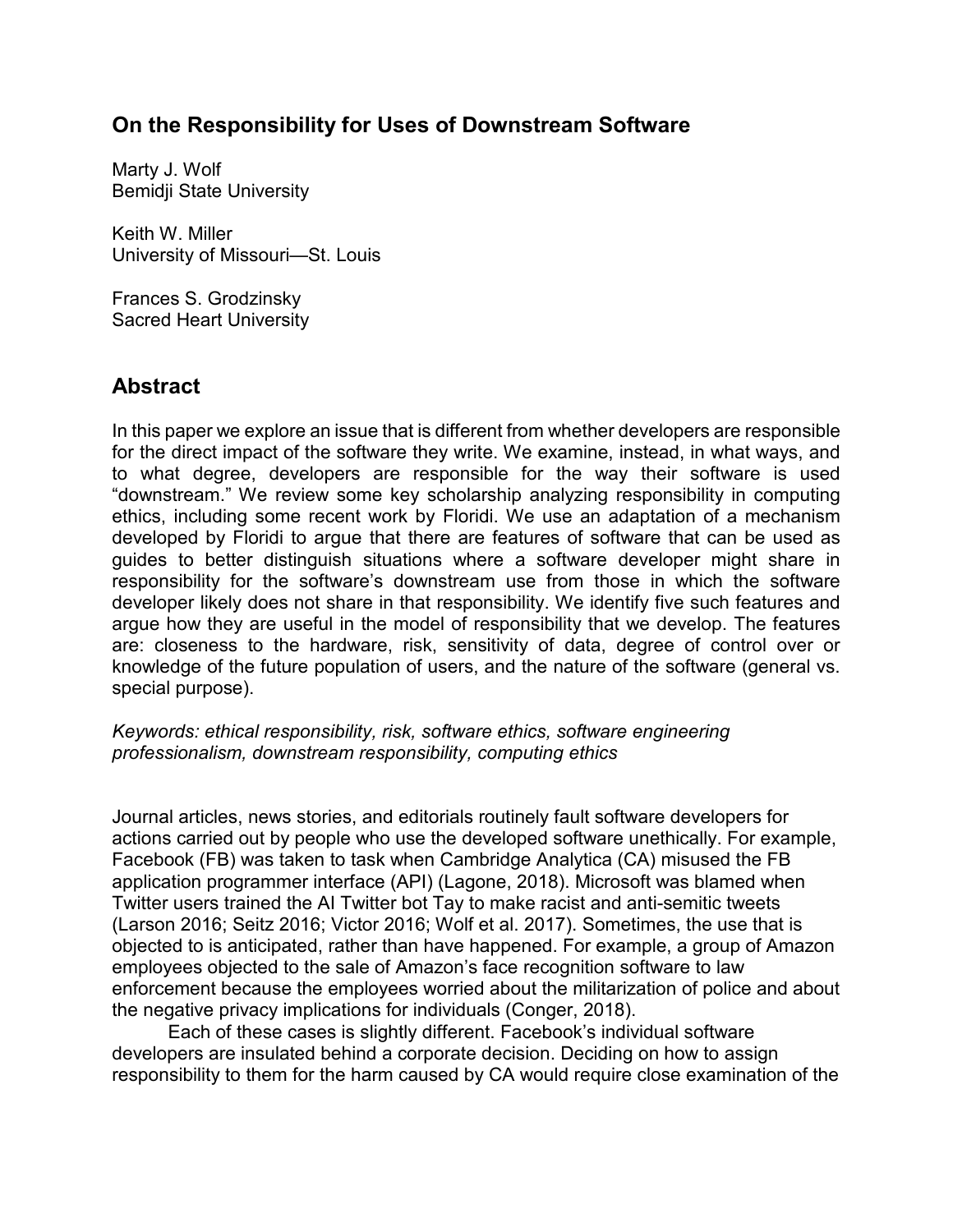way the API was designed and at the levels within the company where decisions about its design were made.

The software developers appear closer to the surface in the design of the Twitter bot. Reports suggest that they were an integral part of the design of the experiment. Another important distinction in this case is that the "users" of the software were people, and potentially other bots, on Twitter who trained it. Despite these distinctions, the question remains: what responsibility do the software developers bear for the unethical (or least questionable) use of their software by others?

The Amazon case has additional distinct features. While the letter signers do not identify themselves as software developers, the language used in the letter suggests at least some of them are. An important observation is that the developers saw objecting to this use of the software as their responsibility. This is the kind of responsible development we encourage in this paper. Codes of ethics for computing professionals, such as the ACM Code of Ethics, make it clear that it is unethical to knowingly developing software for users whose intended use is to negatively impact society (for example, see sections 1.2 and 2.5 in Gotterbarn et al., 2018).

In this paper we explore an issue that is different from whether developers are responsible for the direct impact of the software they write. We examine, instead, in what ways, and to what degree, developers are responsible for the way their software is used "downstream." Downstream use refers to the use of a piece of software after its release. Sometimes, this use is in a context over which a software developer may not have control. The downstream use may be as part of another piece of software or as part of some other system. CA's use of the FB API is an example of downstream use.

The three examples outlined so far suggest that there are different ways in which people tend to attribute responsibility for the downstream use of software. If some responsibility can be attributed to a developer of an original piece of software when it is used downstream, what features of that software system, its development environment, or its deployment environment help to generate the attribution of that responsibility? Do those features have generalizable properties that can inform discussions among computing professionals regarding their own responsibilities for downstream use of the software they help develop?

In what follows we review some key scholarship analyzing responsibility in computing ethics, finishing with some recent work by Floridi. We use an adaptation of a mechanism developed by Floridi to argue that there are features of software that can be used as guides to better distinguish situations in which a software developer might share responsibility for its downstream use from those in which the software developer likely does not share in that responsibility. We identify five such features and argue how they are useful in the model of responsibility that we develop.

#### **Concepts of Responsibility in Computing Ethics**

Our analysis of responsibility is complicated somewhat by what precisely is meant by "responsibility." In "Computing and accountability" (1995), Helen Nissenbaum gives an analysis of accountability, responsibility, and blame in computing. For her, the analysis of responsibility for a harmful act rests on two conditions: a causal condition and a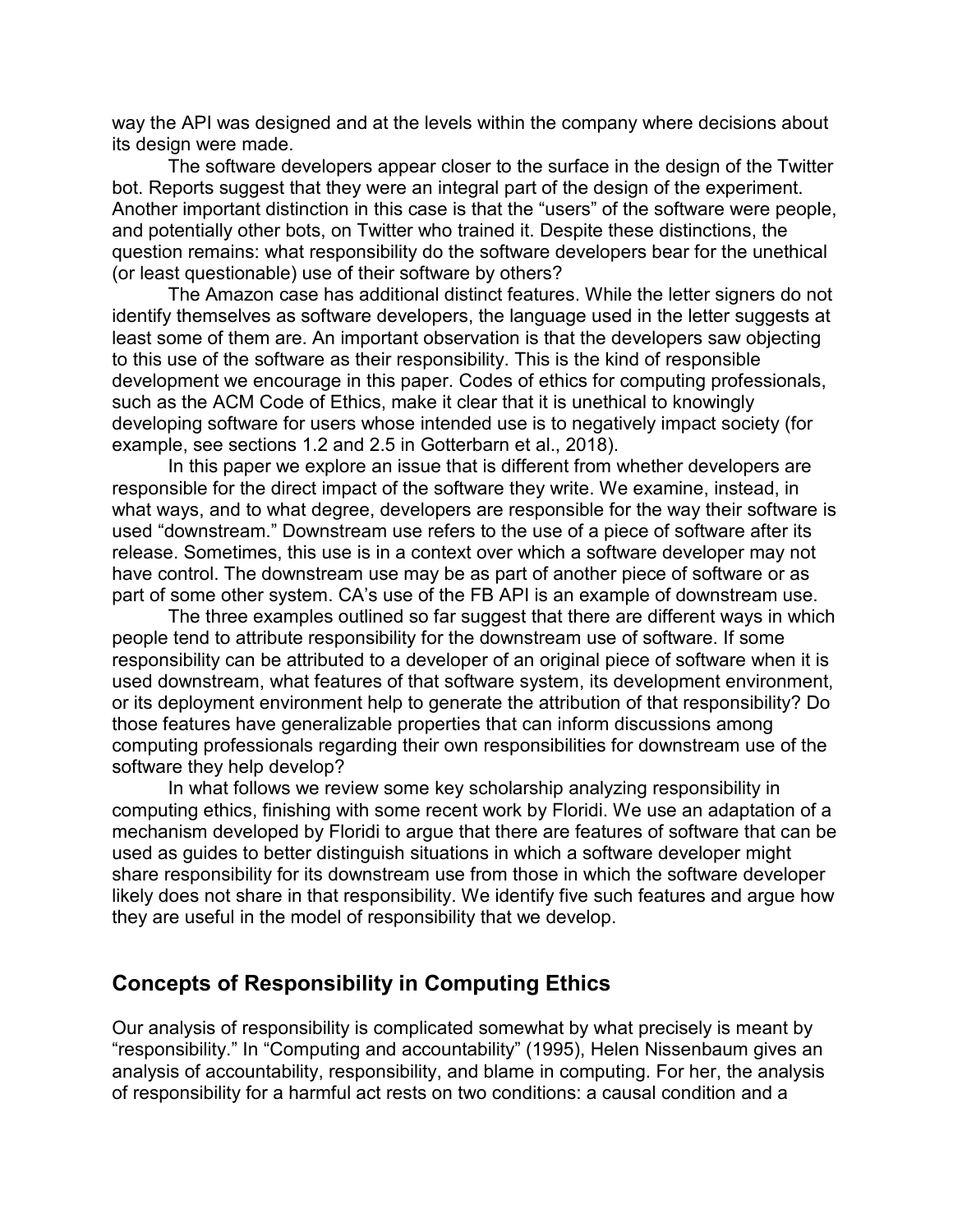mental condition. In the former, a person's action or inaction must have caused the harm and in the latter, the person must have intended or willed the harm to happen. According to Nissenbaum, by weakening both of these conditions their scope is extended and the resulting notion of responsibility is more suited to the realities of the computing profession. The causal condition is weakened when "an agent's actions were not *the* cause, but merely one significant causal factor among others" (1995:529). The mental condition is weakened when "there are unintended harms brought about if the agent fails to take adequate precautions: carelessness, recklessness, or negligence" (1995:527).

By weakening the requirements for ascribing responsibility, Nissenbaum includes more people among those who ought to come under consideration when it comes to assigning responsibility. Even if the software one writes is only a partial cause among many, the developer still has a commensurate responsibility for that software and its consequences. And if unintended harms occur, the author bears some responsibility. If no such "back propagating attribution" were possible, then ignorance about future consequences would be a ready excuse for carelessness; this kind of excuse is a danger to the public good.

Nissenbaum's approach to responsibility in this distributed context actually shifts the nature of what one is responsible for. On the strict definition, one is only responsible for harms that one has intentionally caused. With the broader understanding of responsibility, Nissenbaum, consistent with the ACM Code of Ethics mentioned previously, actually requires the developer to consider the complicated ways in which other harms may occur.

The notion of responsibility for computing professionals can be further complicated by "moral luck." In "Moral luck and computer ethics: Gauguin in cyberspace," David S. Horner examines how "moral luck bears down most heavily on notions of professional responsibility, the identification and the attribution of responsibility" (2010). Using the works of Bernard Williams and Thomas Nagel, Horner sheds light on what is meant by moral luck in the context of computing ethics. Generally, moral luck is "where a significant aspect of what someone does depends on factors beyond his control yet we continue to treat him in that respect as an object of moral judgement...such luck can be good or bad" (2010:301). He argues that in computer systems there is a tension between "autonomous moral agency on the one hand and our vulnerability to contingency, luck and factors beyond our control on the other" (2010:303). He asserts that it is naive to think that tracing "neat chains of causality" will settle the matter of responsibility (2010:304). If we cannot be totally immune from moral luck, then Horner argues that computing professionals must be proactive vis a vis moral risks. Of course, taking precautions against the unforeseen and using good risk management does not always ensure that *no* harm will arise, but doing so supports claims that a software developer has behaved in a responsible manner.

Horner's analysis sheds light on why conventional moral systems (consequentialism, virtue ethics, duty ethics) used to ascribe praise or blame in computing ethics cases may not be sufficiently nuanced to attribute responsibility accurately given the challenges to these moral systems posed by moral luck. He stresses the need for professional education and risk management to address the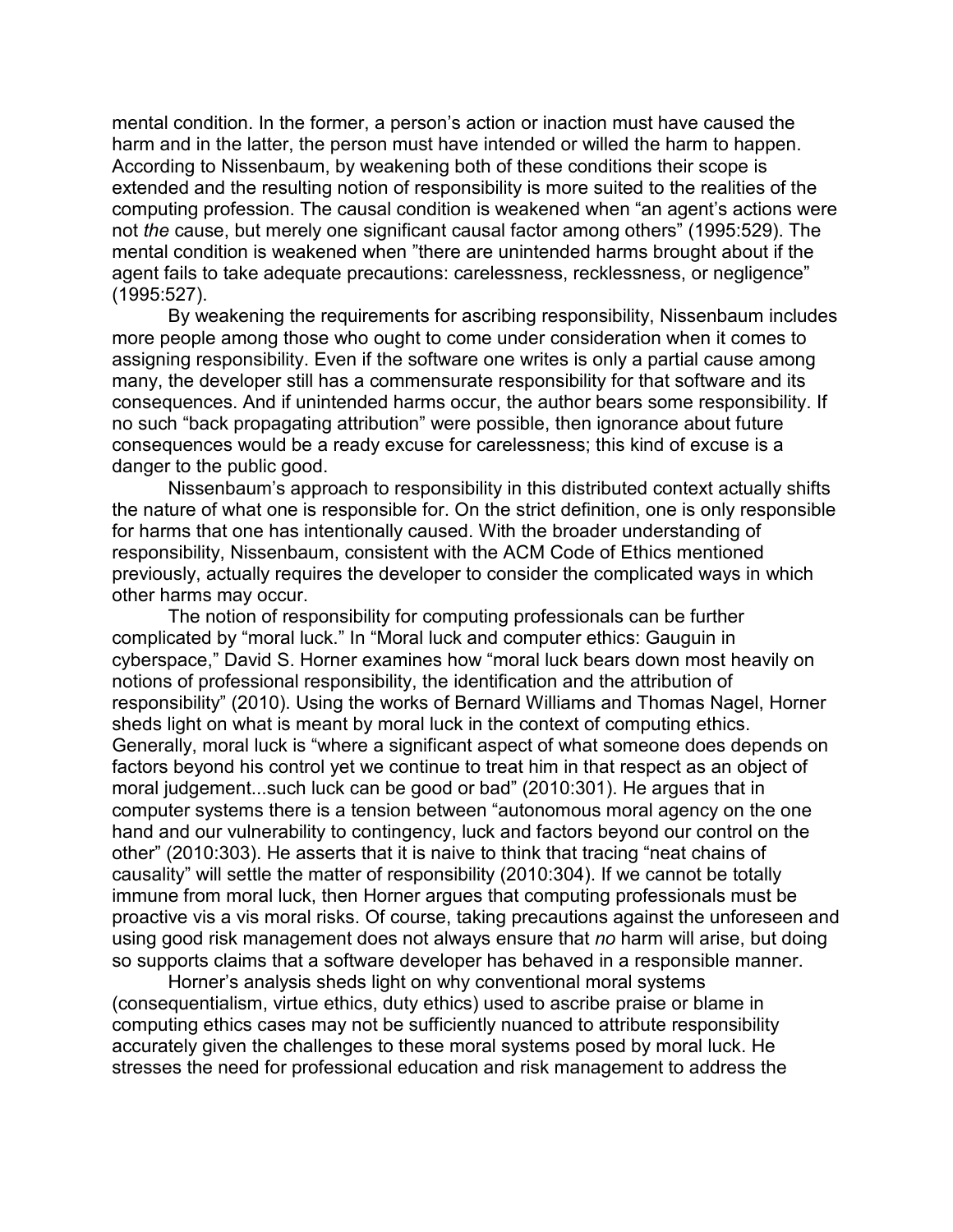problem of being unable to precisely attribute responsibility in the face of moral luck in computing contexts.

Our response to Horner's emphasis on moral luck is to stress that moral luck is a factor, but never an excuse for not taking care to carefully study possible consequences of software development projects. Moral luck, as well as Nissenbaum's ideas on intention and distribution of responsibility, add nuance to our analysis of responsibility for downstream uses; but they do not reduce our insistence on paying attention to those responsibilities.

Davis (2012) identifies nine interrelated senses of responsibility that are relevant in understanding professional responsibility for engineers. The nine senses are listed as "responsibility-as-…" simple causation, faulty causation, good causation, competence, power, office, domain of tasks, liability, and accountability (Davis 2012, 14-15). Each of these senses can apply in the case of a computing professional involved in software development. After discussing these nuances, Davis analyzes seven arguments against holding engineers responsible for their work, and finds flaws with each of the arguments. His conclusion is important: it is rational for engineers to take on responsibility because of the trust it builds with society.

Luciano Floridi takes Davis' analysis one step further. In "Faultless responsibility: on the nature and allocation of moral responsibility for distributed moral actions" (2016), Floridi devises a framework for attributing moral responsibility in the sort of distributed environments considered by Nissenbaum, Horner, and Davis. In doing so, he tamps down concerns about moral luck. The professional education and risk management that Horner calls for to counteract moral luck are a built in feature of Floridi's system. Floridi examines the problem of ascribing responsibility in distributed environments where there are many agents, both human and not. Floridi calls actions that come about from a network of agents through Distributed Moral Actions (DMA), which are "local interactions that are not, in themselves, morally loaded, but morally neutral" (2016:2). He shifts the question of responsibility away from the intentions of developers per se and onto the impact the DMA have on the moral patients. In attributing distributed moral responsibility (DMR), Floridi takes a minimalist approach to responsibility (ala Nissenbaum) by "...talking about 'responsibility' in the aetiological sense of being the source of (causally accountable for) a state of the system and therefore, as a consequence, of being morally answerable (blameable/praisable) for its state" (2016:6).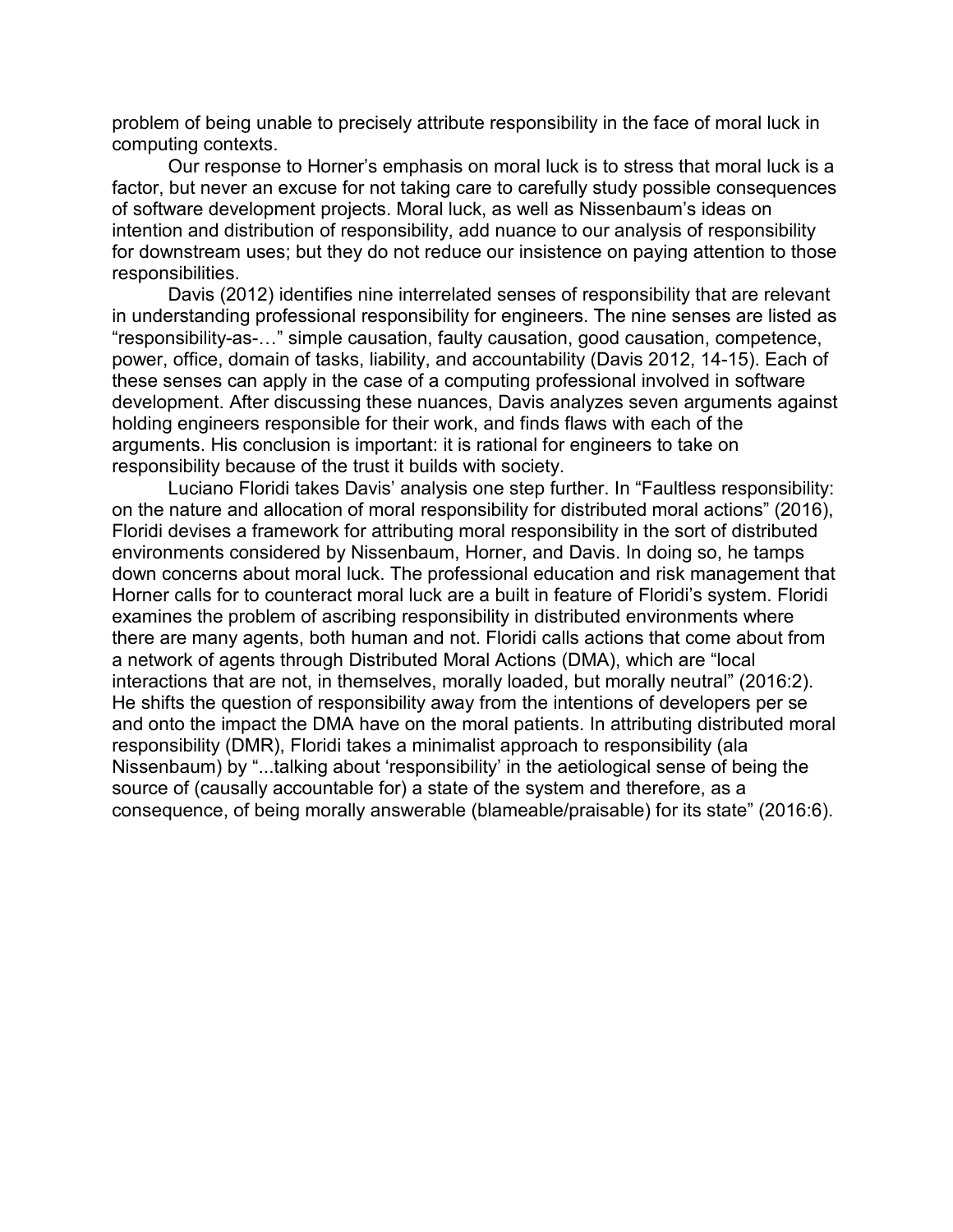

Figure 1. Fixed History model

Floridi's faultless analysis uses a model that is similar to a simplified artificial neural network to undergird the assignment of responsibility (Figure 1). This approach shares some characteristics with an analysis technique for determining software safety causality, championed by Leveson and Harvey (1983). In both their approach and Floridi's approach, assigning responsibility starts with the end result and traces backwards towards causes. For Floridi, the inputs (on the left of Figure 1) are historical artifacts that influence the agents (in the middle of Figure 1). These historical artifacts (again, to the left) are decisions already made. Each of the circles in the center of the model represents an agent that does its part transforming the inputs into a DMA (the single, rightmost circle in Figure 1). The arrows (each of which goes from left to right in the figure) represent actions taken by each of the agents who are causally accountable in at least some minimal way for the DMA. Once the network is in place, responsibility for the DMA is propagated backwards through the network (that is, to the left in Figure 1) via an iterative process. Floridi gives a detailed algorithm on how to conduct this sort of analysis. For our purposes it is sufficient to note that Floridi's algorithm never propagates responsibility back into the inputs. That is, it does not consider assigning any portion of the DMR to those who produced the inputs on the far left of Figure 1. We call Floridi's model, as shown in Figure 1, the Fixed History model.

The cases that we cited in the introduction, and others that are the subject of our analysis, do not map well onto this model. These cases require at least two neural network layers. The first (leftmost) layer in Figure 2 produces as its DMA some piece of software. That software then becomes part of a different system that produces a second DMA, which may or may not be another piece of software. It is the production of DMA 2 that is the downstream use of DMA 1. In the Facebook case, DMA 1 is the API it produced. DMA 2 is the action taken by CA that influenced people with respect to an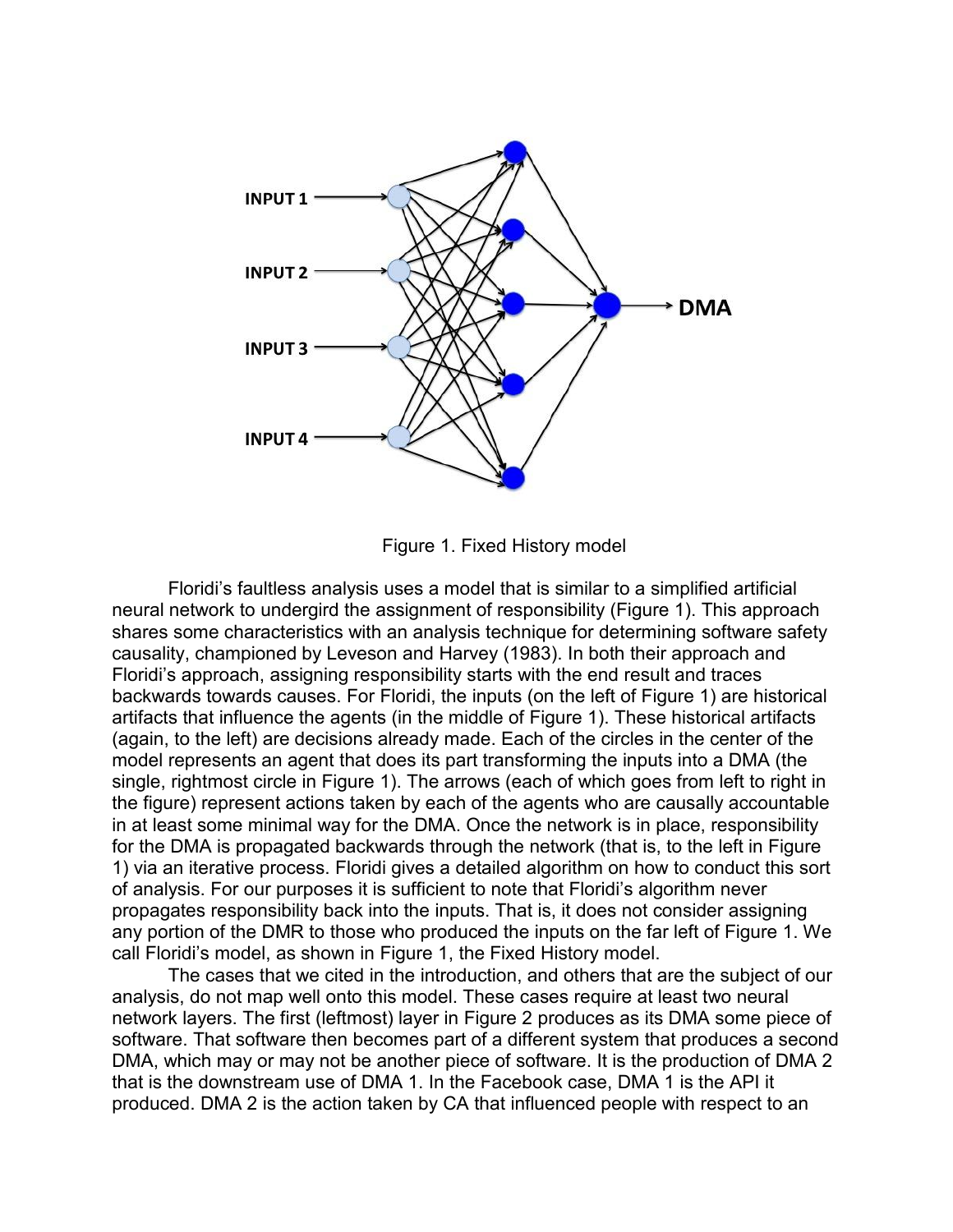election. In the Tay case, DMA 1 is the chatbot Tay and DMA 2 is the racist and antisemitic tweets it produced. In the Amazon case, DMA 1 is the face recognition software and DMA 2 would have been the potentially negative impact of its use by law enforcement. These cases demonstrate that there may be situations in computing ethics that Floridi's model does not support directly. We call the model in Figure 2 the Chained History model, and in contrast to the Floridi's Fixed History model, we allow responsibility to propagate back from the rightmost neural network into the leftmost neural network. In other words, we can chronologically follow the development of the two DMAs from left to right in Figure 2 as the software is developed; when analyzing the responsibility for DMA 2, we backpropagate the responsibility from right to left in Figure 2.



Figure 2. Chained History model

These examples and how they map onto the network in Figure 2 give a mechanism to account for responsibility in complex and distributed systems that are used to develop software. We endorse Floridi's idea that it is too risky *not* to shift focus from a strictly agent oriented ethics, "which cares about the individual development, social welfare and ultimate salvation, to a patient-oriented ethics, which cares about the affected system's well-being and ultimate flourishing" (2016:11). He reminds us that "[t]oo often 'distributed' turns into 'diffused': everybody's problem becomes nobody's responsibility" (11). It is in this spirit that we consider a modified version of Floridi's model that allows for the backpropagation of responsibility into the inputs when the context of the software system under analysis results in chained networks.

We can identify types of software for which the Chained History model may not be appropriate even though it is used to achieve some DMA. Considering that it is a historical artifact that is used to achieve that DMA and no DMR propagates back to its developers, it should be treated as an instance of the Fixed History mode. For other types of software, or perhaps the same software in a different situation, it should not be treated as a historical artifact, and a more elaborate responsibility analysis needs to be carried out using the Chained History model.

In this remainder of the paper, we analyze software features and the software development processes in order to identify salient features that are helpful in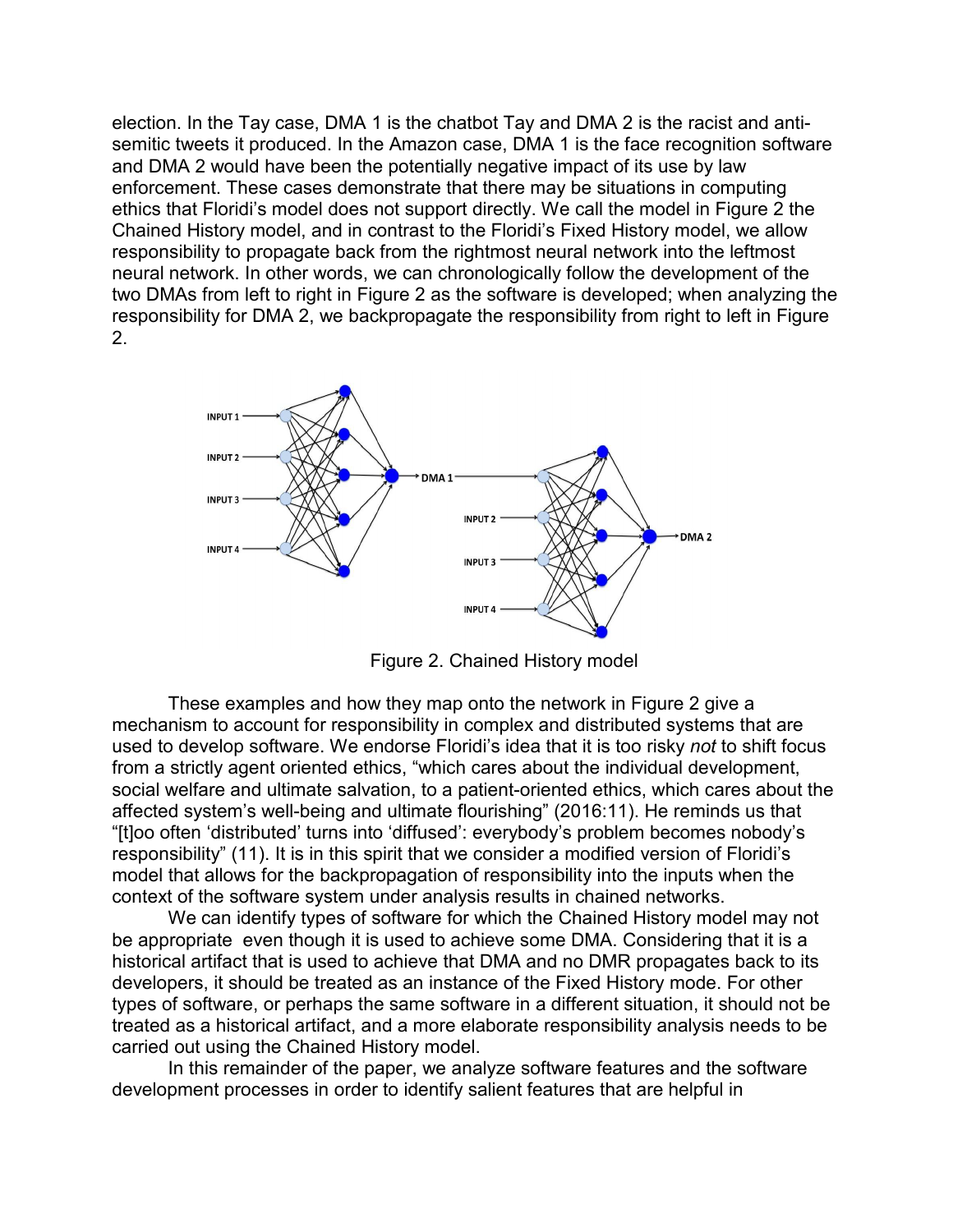determining when a piece of software ought to be analyzed according to the Fixed History model or when it ought to be analyzed using the Chained History model. If we can properly choose how to attribute responsibility, our ethical analysis should be more accurate. Like Nissenbaum, Horner, and Floridi, we consider a notion of responsibility that does not emphasize the internal, personal intentions of the software developer. Our analysis does not preclude an examination of intentions, but in this paper we instead focus on features of the software other than internal motivation that can change our view of downstream responsibility. The features are: closeness to the hardware, risk, sensitivity of data, degree of control over or knowledge of the future population of users, and the nature of the software (general vs.special purpose).

Next, we examine in detail each of the features mentioned above as possible features in ascribing responsibility for downstream uses.

#### **Closeness to the Hardware**

We draw an analogy with tools and supplies that predate computers. Consider a company (or individual) that designs, develops, and sells painting supplies. Pigments, brushes, and canvasses are all "close to the hardware," because users are not constrained, nor particularly encouraged, to paint any particular subjects because of the equipment and supplies. Someone painting a sign that says "Welcome Home" engages in the same basic operations as someone painting a racist, threatening sign; the painting supply manufacture would, we argue, not receive praise or blame for either of those signs, though the manufacture did "participate" upstream in both of them.

This aspect, and all the aspects we examine in this paper, are not absolutes. Expanding on our painting supply manufacturer example, if a certain kind of spray paint was found to be particularly useful for large scale graffiti mischief, and the manufacturer did nothing to discourage that, we could perceive an ethical responsibility for the manufacturer that we did not see in the previous sign-painting examples.

Thus, the painting supplier example gives us guidance for a general rule for software developers, the closer a piece of software is to the hardware, the less downstream responsibility we tend to ascribe to the writer of that software. Those writing device drivers, page handlers, memory management systems, and other pieces of an operating system should not typically be subject to being ascribed any significant ethical responsibility for their downstream use. In all of the cases mentioned in the introduction, no one expressed concern about which operating system the software in question was running on. This may be because critics are unfamiliar with system software or the role it plays in supporting applications. But more likely, it is due to an apparent lack of control that system software developers have over downstream users or even more simply because of the generic nature of system software.

Perhaps there could be some contrived example of some particularly evil purpose of a driver that was easily predicted, but as a rule of thumb, we expect not. Thus, for software that is close to the hardware, the Fixed History model provides the right level of analysis, and its developers ought not be considered for attribution of DMR.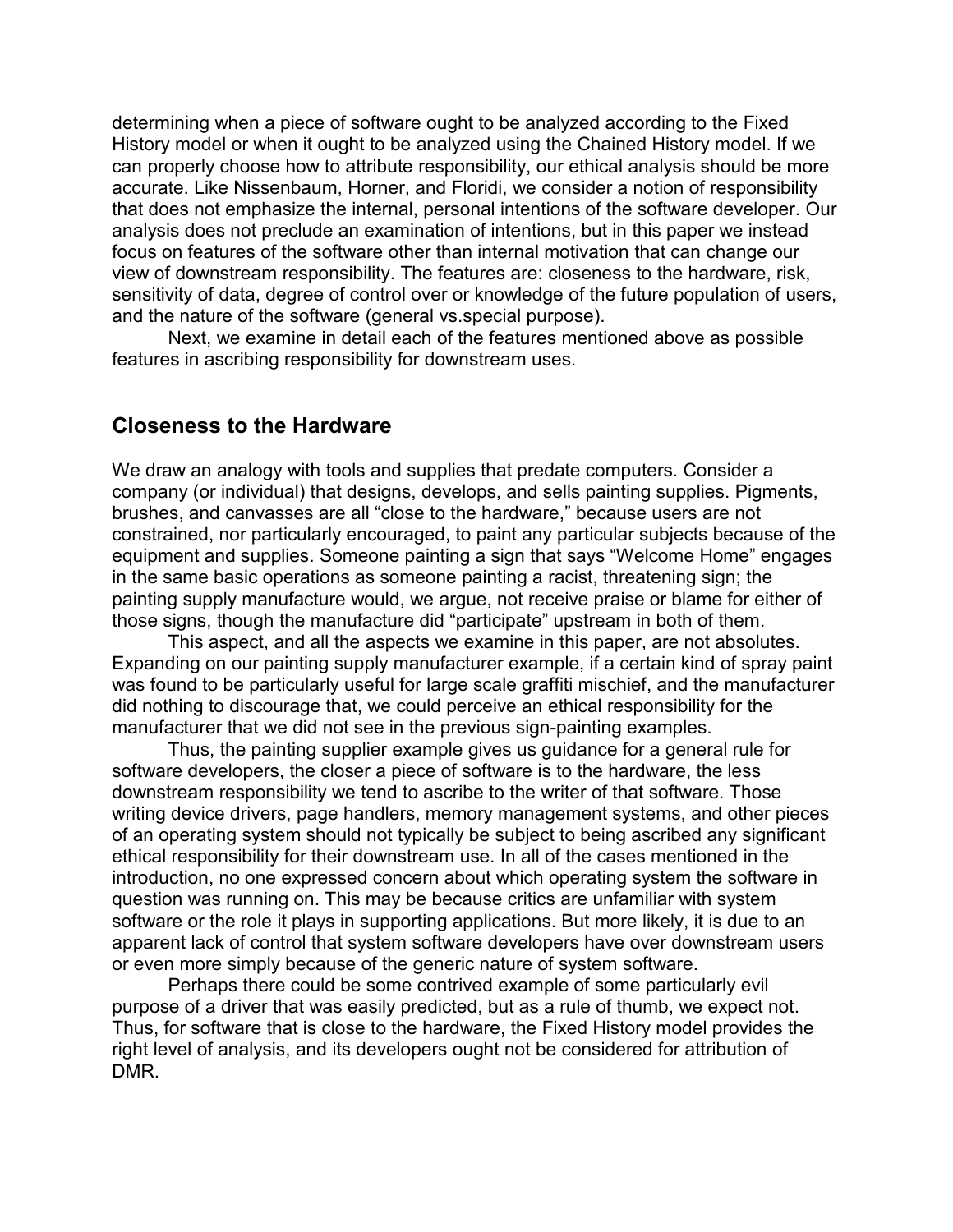At the other extreme, consider the Facebook API. This is software that is many layers from the hardware. Here, the Chained History model is appropriate for analysis. The developers who wrote the code for the API ought to be considered for attribution of DMR. Additionally, the model allows for including those managing software development at Facebook in a way that is clearly separate from those managing software development at CA. Both, we contend, are strong candidates for ascribing responsibility for the harms ultimately caused by CA.

#### **Risk**

The idea of risk being a factor in assigning responsibility is not exclusively tied to software. It is well established that handling hazardous materials exhibits this same sort of downstream responsibility factor. If you are dealing with materials that can be used to produce nuclear weapons you are far more responsible for downstream uses than if you are dealing with lumber.

The more risk we can reasonably associate with a piece of software, the more responsibility we can ascribe to the developers for its downstream use. One of the distinctions between the downstream use of a compiler and the downstream use of an artificial intelligence program is that there is little (perceived) risk associated directly with the compiler's downstream use. The compiler developer produces executable code that is semantically consistent with the source code. There is little risk associated with the *production* of the compiler. Downstream uses of a compiler are treated with the Fixed History model, even though there may be a risk associated with the *deployment* of the executable code that is produced by that compiler.

Classifying an AI as Fixed History requires a deeper analysis. The AI case is particularly risky if the AI program is designed to "learn" after deployment, especially when the AI's learning includes the possibility of self-modifying code<sup>1</sup>. In the case of an AI with self-modifying code, the source code production is intermingled with its future deployment, and the unpredictability of the resulting code is, we argue, more risky. In this case, the AI developer bears more responsibility than a compiler writer for the risks (risks we think should be clear to the developers) associated with that software. This situation maps more clearly onto the Chained History model.

In the case of Tay, the Twitter bot, designers did not sufficiently assess the risks involved in unleashing it on the open internet instead of a closed environment where it could be closely monitored. Please see the more extended Tay analysis in the conclusion of this paper.

Risk also manifests itself in the nature of the problem the software solves. Some problems have "guaranteed solutions"[2](#page-8-1). Adding two numbers has a guaranteed solution, as does sorting a list of values, or multiplying two matrices. Software that solves these sorts of problems is either risk free or very low risk. It is reasonable to expect this software to behave in a predictable manner, consistent with the widely expected correct

<span id="page-8-0"></span><sup>1</sup> See Grodzinsky, Miller, Wolf (2008) for a treatment of the distinction between systems that learn with and without self-modifying code.

<span id="page-8-1"></span><sup>&</sup>lt;sup>2</sup> Roughly speaking, we are talking about problems that have polynomial time solutions. That is they are contained in the complexity class P.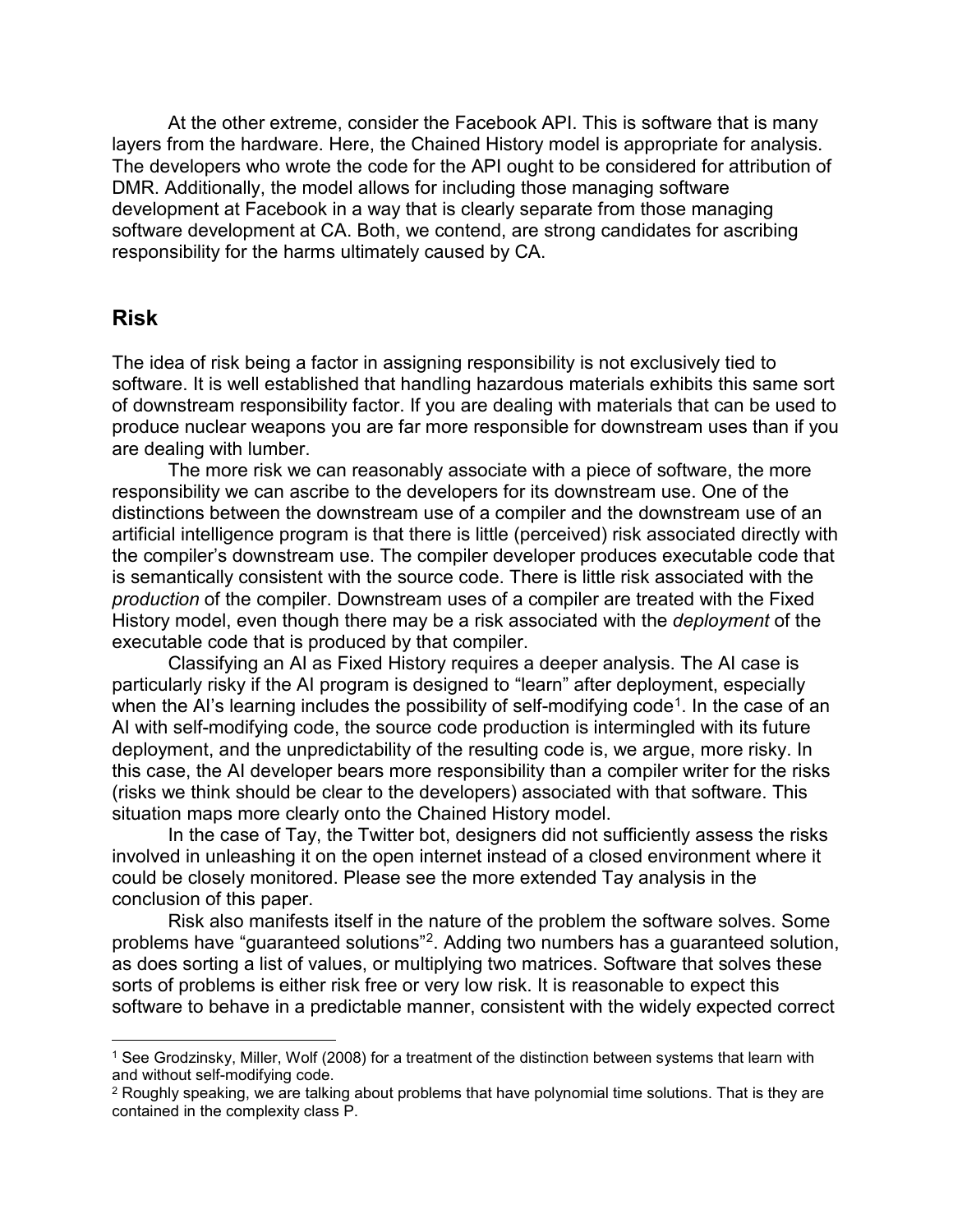answers. On the other hand, problems, such as determining an optimal room assignment for new students arriving for freshman on-campus housing, do not have perfect solutions. Risk here manifests itself in how one prioritizes the attributes over which the software will optimize. Risk is likely to be higher when there are no guaranteed solutions, particularly if some stakeholders' important values are involved in the outcome.

# **Sensitivity of Data**

The sensitivity of the data the software can access is a third factor that can influence understanding of the how to assign downstream responsibility. The more sensitive the data accessed, the more responsibility that can be ascribed to the developer for its downstream use. In the case of the Facebook API, and the case of Amazon's face recognition software, there are clear privacy concerns associated with the data the API has access to, and manipulates. When software has access to that sort of data, it is reasonable to assign a higher degree of ethical responsibility to the software developer for downstream uses. This points us in the direction of the Chained History model.

On the other hand, the software used to implement a calculator app on a phone typically accesses only numbers entered into the calculator: the sensitivity of the data is relatively low. Since the calculator software handles data that is not typically sensitive, this situation is better represented by the Fixed History model. Thus, its software developer has less responsibility for the downstream use of calculating software.

Sensitivity of data is not a straightforward feature to analyze. It is certainly the case that the page handling software of an operating system will access all data, including sensitive data, as it is processed on the system. In this case, the closeness to hardware feature overrides the sensitivity of data feature due to the fact that page handler is (typically) designed to treat data uniformly, regardless of its sensitivity. There is likely no way for the page handling software to detect whether the data it is handling is sensitive. Such an analysis suggests using the Fixed History Model. However, we can imagine a page handler written in such a way that it examines the data on a page and treats sensitive data differently than it treats non-sensitive data. Such a page handler may well be better represented with the Chained model.

# **Degree of Control Over or Knowledge of the Future Users**

In some specialized situations, a software developer may either control or know who the software's future users will be. In some such cases, the more control or knowledge the developer has, the less responsibility the developer has for downstream uses. For example, if a professor is teaching a class of cybersecurity professionals about a recent hacking attack, the professor might write software that illustrates the technique. If proper precautions are taken to limit the distribution of that example software, the downstream uses are constrained, and the developer (in this case, the professor) has hopefully reduced the chances of damage from the software. The Fixed Model better fits this situation. However, if the professor carelessly posts that software on an open website,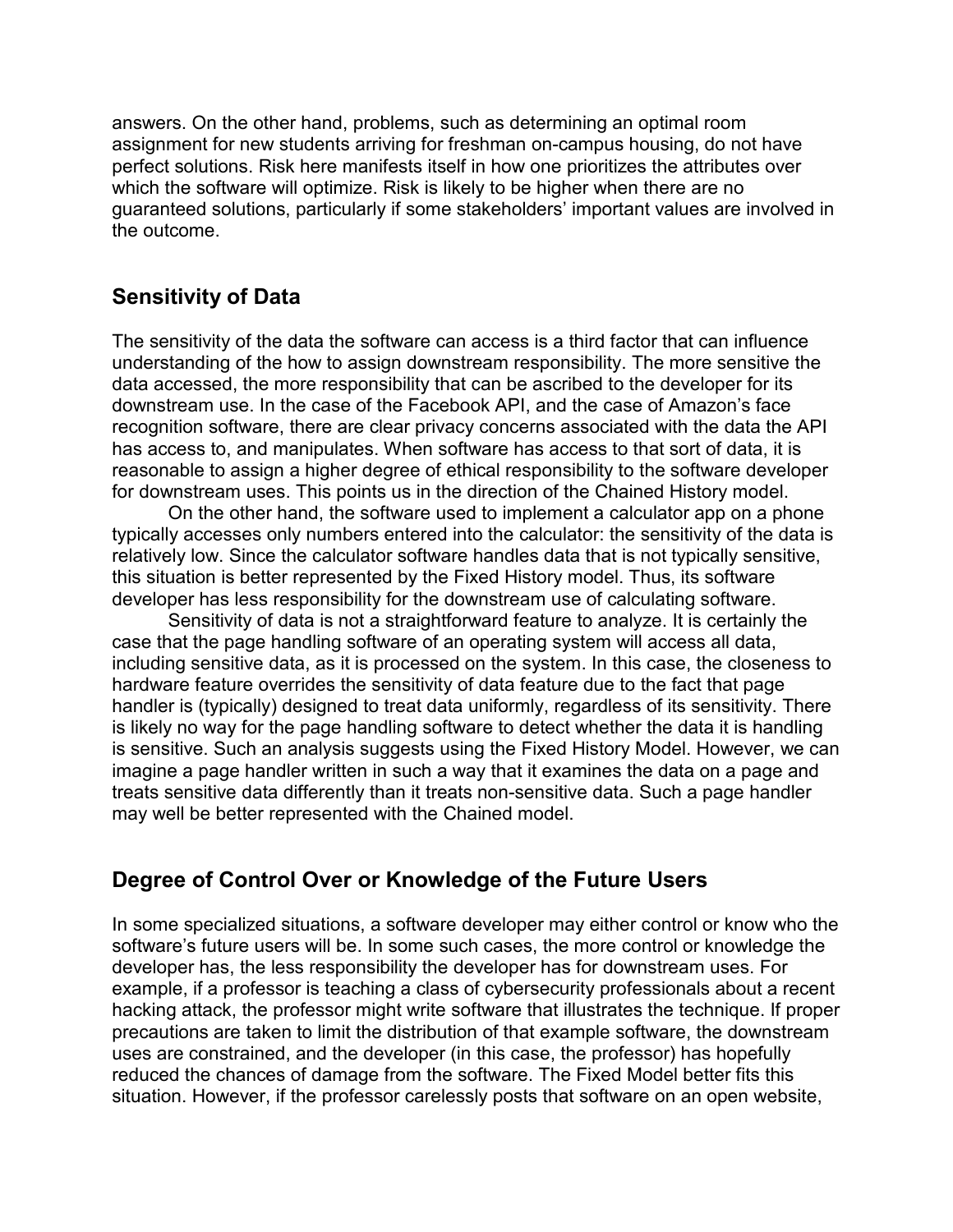or in a publicly available academic publication, the lack of control over the audience suggests that the Chained Model is better suited to determine how to distribute responsibility.

Note, however, that reduced responsibility for downstream uses does not mean *no* responsibility. A piece of security-sensitive software may be so dangerous that the professor should not show it to any class. The judgment call still needs to be made that balances the opportunity for good (educating professionals about possible attacks) against vulnerabilities for bad consequences (the possibility of increasing future attacks using the technique).

Since Floridi's model (2016) assumes inputs to be morally neutral, Nissenbaum's approach to responsibility (1995) may be better suited to the example of hacking software (in this case, as an object of study). This example in particular, and the "control over users" aspect in general, illustrates why we think both Floridi and Nissenbaum contribute important (and distinctly different) themes to consider when ascribing responsibility for downstream uses.

One way in which knowing about the future population of users increases in difficulty is when the "distance downstream" gets longer. If software X1 is used as a sub-system in X2, and X2 is used as a sub-system in X3, and so on, the increasing number of levels in the chain increases the difficulty of predicting both the users and the uses of X1. There are at least two possibilities in such a scenario. There is a point in the corresponding Chained Model where it is clear that one of the pieces of software (X1) is to be treated as fixed, thus breaking the chain. Another possibility is that in the backpropagation of responsibility, none or very little responsibility reaches to the developers of X1. Either way, as the development chain lengthens, it seems less and less likely that responsibility for downstream uses will be ascribed to the original developer.

In two of the cases we mentioned in the introduction, knowledge (or lack of knowledge) about future users was significant: Tay and Facebook/Cambridge Analytica. In the case of Tay, during internal development and testing, Microsoft probably knew and could easily control access to the Tay software; thus, early in development, the Fixed History Model would probably be appropriate. However, Microsoft did not have detailed information about specific future users of Tay when they published Tay to the Internet. Therefore, the Chained History Model is more appropriate for responsibility analysis after Tay's deployment.

In the case of Facebook and CA, the chain is slightly longer than the Tay case. Facebook software collected data. Later (downstream), CA used other Facebook software to collect data, and then did things that were later judged to be inappropriate. Perhaps Facebook overestimated the integrity of CA. Because the data were sensitive (see previous section), Facebook should have been *very* careful about handing tools that accessed these data to others. In this case, we contend that Facebook should have known CA well, both because they were a business partner and because the things shared were sensitive. This example would be best analyzed by the Chained History model, both because of the sensitivity of the data, and because Facebook apparently did not know CA well enough to trust it with the data and software that were eventually mishandled.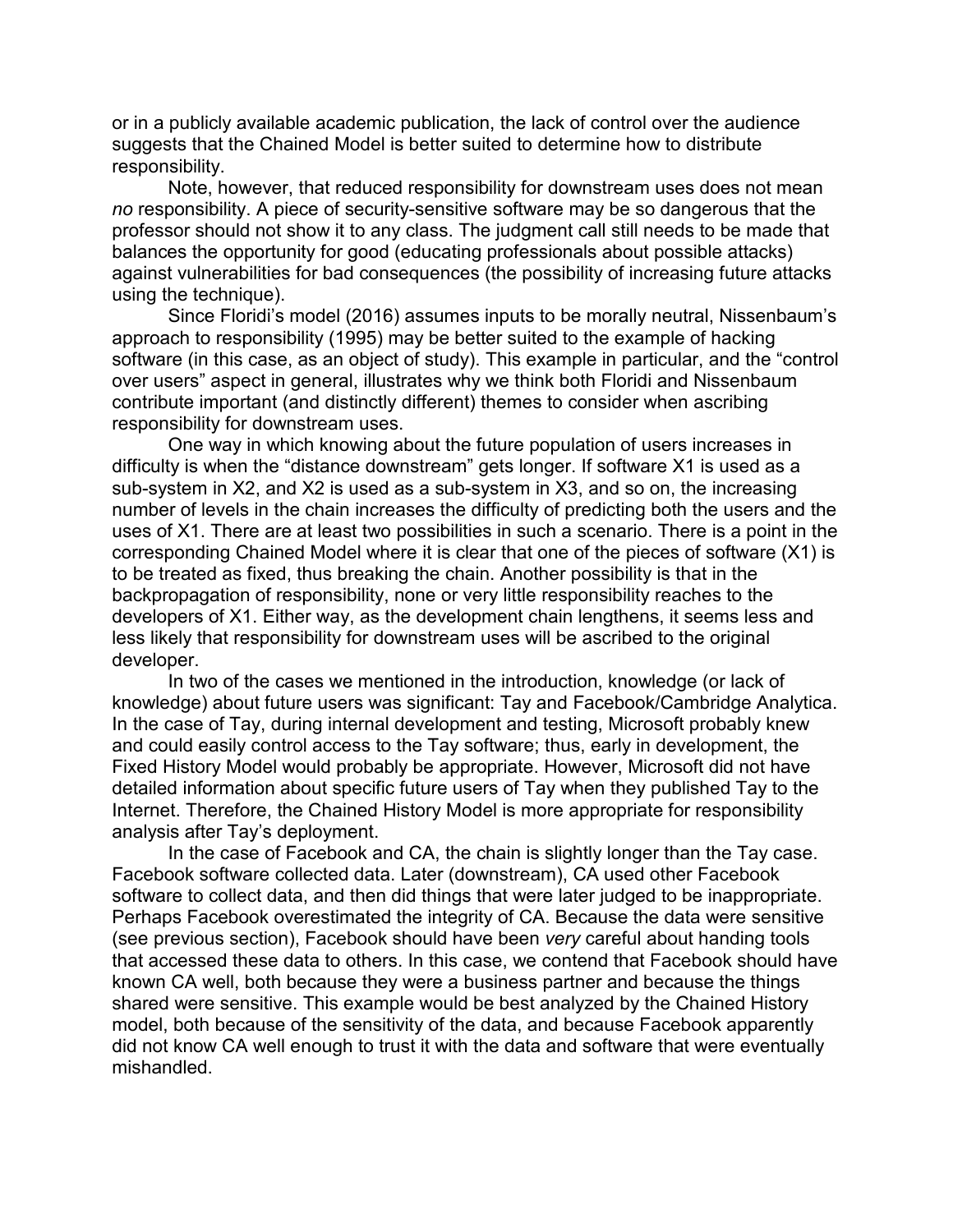### **General Purpose Software vs. Special Purpose Software**

Another feature of software that impacts whether the Chained or Fixed model is appropriate for assigning responsibility is whether the software is general purpose or special purpose. Consider a software driver for a touch screen. It is a general purpose piece of software in that it is used by every application running on the device. Knowing that an application uses the touch screen tells us very little about the ethical dangers (if any) of that application. However, facial recognition software has a specific purpose: attaching personal information to a visual representation of a face. In the Amazon case, even though facial recognition software can be used in a variety of different applications, it will always include privacy risks that we would not anticipate in the low level application of a touch screen driver. Thus, using the Fixed History model for responsibility analysis for general purpose software is more likely to be justified, and the Chained History model is likely to be more appropriate for special purpose software.

Notice that analysis of responsibility for downstream software use is not automatically sensitive to the precise downstream uses. For example, facial recognition software can be used to help someone label and sort their photos; but it also might be used by border agents to identify potential terrorists. The false positive and false negatives that might result from these two different uses of the same software clearly have dramatically different ethical significance. Our point is to suggest ways that software developers can more carefully think about their responsibilities for downstream use, and proactively take steps to avoid negative consequences when possible.

In applying the general-purpose vs. special-purpose feature to two cases described previously, the Tay software seems quite specific, not at all a utility. Its slogan might be "a chatbot talking to Internet users." The Facebook API does seem closer to a general utility; it's slogan might be "providing Facebook user data to Facebook customers." This illustrates that none of these aspects automatically takes priority in an analysis of responsibility for downstream use. Each aspect should be considered and weighed against consideration of the other aspects, and all aspects should be considered with respect to the particular details of the original software and of the downstream use.

# **Conclusion**

Table 1 shows features we have discussed above and their tendency to suggest which of the two models we have proposed is better suited for ascribing responsibility for downstream uses of that software. In any specific case, several of these features could reasonably be in play. For example, a printer driver is probably close to the hardware, not particularly risky, and is general purpose software. A self-modifying AI program that recognizes faces and seeks name and personal information from the Internet about an identified face is far from the hardware, is inherently risky, handles sensitive data, and is not general purpose.

These features do not establish a checklist for which model to use to determine downstream responsibility. It suggests which model is more likely to be more helpful in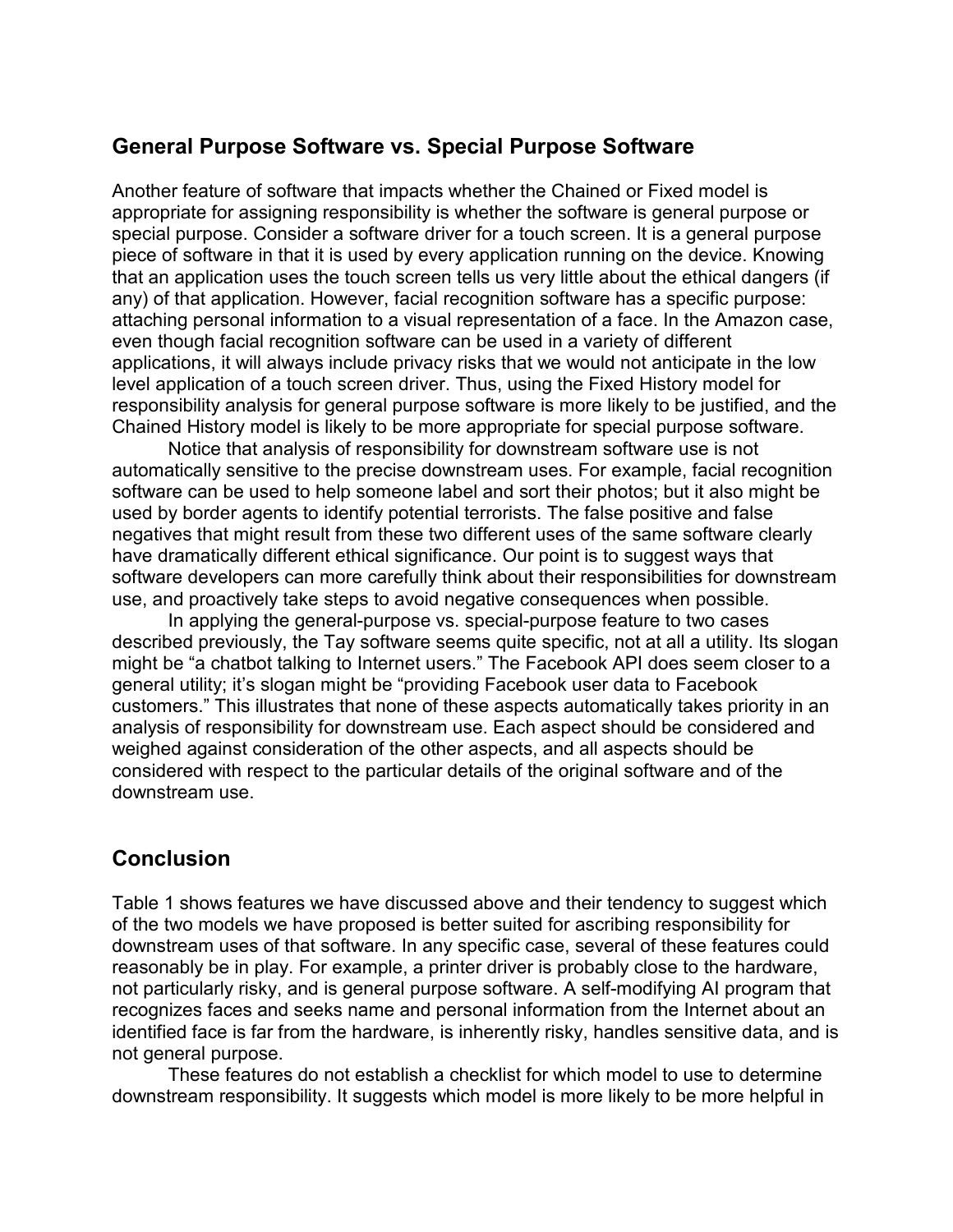accurately determining responsibility for downstream uses. There may be more features that could be reasonably added to the collection.

| <b>Feature</b>                   | <b>Likely Effect on Responsibility for</b><br><b>Downstream Uses</b> |
|----------------------------------|----------------------------------------------------------------------|
| Closer to the hardware           | Use the Fixed History model                                          |
| <b>Riskier software</b>          | Use the Chained History model                                        |
| More sensitive data              | Use the Chained History model                                        |
| More control over downstream use | Use the Fixed History model                                          |
| More general purpose software    | Use the Fixed History model                                          |
| More special purpose software    | Use the Chained History model                                        |

Table 1. Features that may affect downstream responsibility and their likely affect.

To illustrate the uses of these features, we briefly explore the features being applied to two previously published cases of downstream software use. In the first case, it seems intuitive that there should be serious ethical concerns about the downstream uses of the software. We think that the features make it clearer why that intuition is sound.

The first case is fictional, from (Gotterbarn & Miller, 2009). A company developed a "through the wall imaging system" (TTWIS) that sees "through wood, plastic, concrete, and brick walls." The customers are limited to domestic law enforcement agencies and U.S. military. Next, the company develops an anti-TTWIS system that disrupts the TTWIS in such a way that the target seen by TTWIS is shifted several meters. The TTWIS does not detect the disruption. The company plans to sell the anti-TTWIS system on the open market.

Instinctively, we suspect that the TTWIS and the anti-TTWIS are distinct with respect to the company's responsibility for downstream use. Both are risky technologies, far from the hardware, and neither is general purpose software. Both use sensitive data, although the data obtained by the TTWIS seems more tied to a person. But it seems particularly important that the TTWIS users are restricted in a way that the anti-TTWIS users are not. The intended consequences of the anti-TTWIS system (avoid being targeted successfully) have ethical implications, and the potential unintended consequences (bystanders hit by misguided fire) also have ethical implications, and that seems important when assessing the riskiness of the software.

Our second case is the Tay chatbot, previously mentioned (Wolf et al. 2017). Microsoft developed and deployed Tay, and subsequently removed it from the Web when malicious users "taught" Tay to produce and publish hate speech. Should we ascribe responsibility to Microsoft developers for this incident? Referring to our features,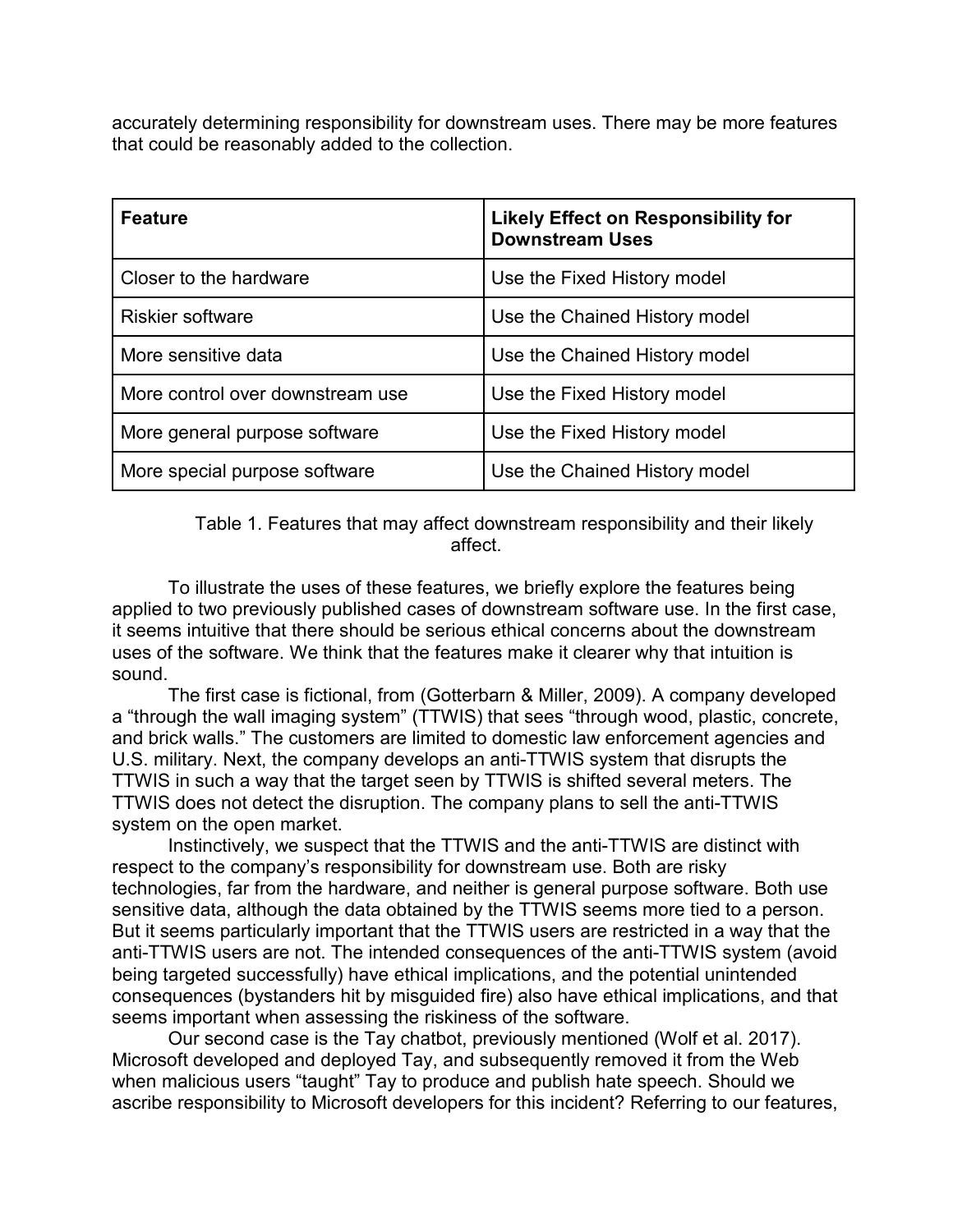Tay is relatively far from the hardware; seems risky because its behavior is designed to change in real time according to what it learns from user responses and other information on Twitter; publically displays its Twitter responses, which proved to be offensive (thus sensitive, in the sense of offending sensitivity); there were not adequate controls for the downstream users (apparently, Tay was able to learn from all users after deployment); and the software of Tay was quite specific to its mission. This analysis points strongly in favor of the Chained model. Microsoft developers ought to be considered for the attribution of moral responsibility for the downstream use of Tay.

While we have identified five features of software that are used in identifying when its developers might share some responsibility for a moral action in which their software plays a role, we are not claiming that those are the only such features. Our framework allows for the inclusion of other features, and the model becomes more useful with appropriate additions.

#### **References**

- Conger, K. (2018) Amazon workers demand Jeff Bezos cancel face recognition contracts with law Enforcement. Gizmodo, Retrieved from [https://gizmodo.com/amazon-workers-demand-jeff-bezos-cancel-face-recognitio-](https://gizmodo.com/amazon-workers-demand-jeff-bezos-cancel-face-recognitio-1827037509)[1827037509.](https://gizmodo.com/amazon-workers-demand-jeff-bezos-cancel-face-recognitio-1827037509)
- Davis, M. (2012). "Ain't no one here but us social forces": Constructing the professional responsibility of engineers. *Science and Engineering Ethics*, *18*(1), 13-34.
- Floridi, L. (2016) Faultless responsibility: on the nature and allocation of moral responsibility for distributed moral actions. *Philosophical Transactions of the Royal Society A*. Retrieved from <https://royalsocietypublishing.org/doi/full/10.1098/rsta.2016.0112>
- Gotterbarn, D. W., Brinkman, B., Flick, C., Kirkpatrick, M. S., Miller, K., Vazansky, K., & Wolf, M. J. (2018). *ACM Code of Ethics and Professional Conduct*. Association for Computing Machinery, 22 June 2018. Retrieved from <https://www.acm.org/code-of-ethics>
- Gotterbarn, D., & Miller, K. W. (2009). The Public is the Priority: Making Decisions Using the Software Engineering Code of Ethics. *IEEE Computer*, *42*(6), 66-73.
- Grodzinsky, F.S., Miller, K. and Wolf, M.J. (2008) The ethics of designing artificial agents. *Ethics and Information Technology, 10*, 2-3 (September, 2008). DOI: 10.1007/s10676-008-9163-9.
- Horner, D.S. (2010) Moral luck and computer ethics: Gauguin in cyberspace, *Ethics and Information Technology 12*, 299-312. DOI 10.1007/s10676-010-9248-0.